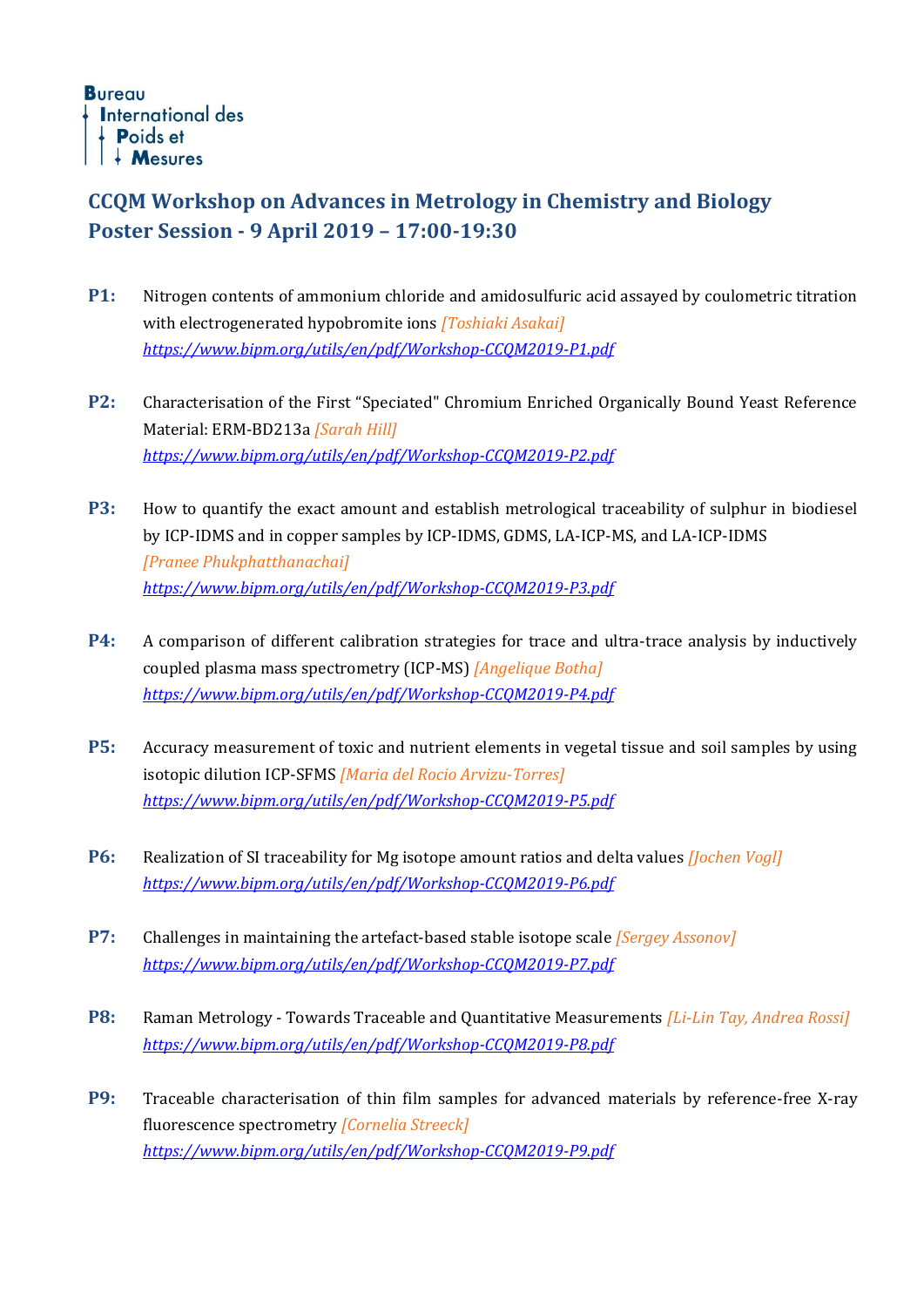- **P10:** Progress toward accurate chemical measurements of thin organic films using cluster ion beam sputtering *[Alex G. Shard] <https://www.bipm.org/utils/en/pdf/Workshop-CCQM2019-P10.pdf>*
- **P11:** Combined method of scanning electron microscopy and gravimetry for number concentration measurement of nanoparticles in colloidal suspension *[Kazuhiro Kumagai] <https://www.bipm.org/utils/en/pdf/Workshop-CCQM2019-P11.pdf>*
- **P12:** Uncertainty evaluation for the quantification of melamine in milk detected by Surface Enhanced Raman Scattering (SERS) *[Francesca Rolle] <https://www.bipm.org/utils/en/pdf/Workshop-CCQM2019-P12.pdf>*
- **P13:** Influence of water on accuracy and stability of gaseous primary reference materials of nitrogen dioxide *[Dave Worton] <https://www.bipm.org/utils/en/pdf/Workshop-CCQM2019-P13.pdf>*
- **P14:** Calibration of Particle Counter: A Connection between Counts and Mole *[Shankar G. Aggarwal] <https://www.bipm.org/utils/en/pdf/Workshop-CCQM2019-P14.pdf>*
- **P15:** Advances in metrology for energy-containing gases and emerging demands *[Adriaan van der Veen] <https://www.bipm.org/utils/en/pdf/Workshop-CCQM2019-P15.pdf>*
- **P16:** Dynamic generation of VOCs reference gas mixtures with a mobile generator and comparison to static preparations *[Céline Pascale] <https://www.bipm.org/utils/en/pdf/Workshop-CCQM2019-P16.pdf>*
- **P17:** The median scaled difference: An outlier-resistant indicator of anomalies for inter-laboratory data with reported uncertainties *[Stephen Ellison] <https://www.bipm.org/utils/en/pdf/Workshop-CCQM2019-P17.pdf>*
- **P18:** Conventional and new traceability schemes of organic standards for safe water supply in Japan *[Masahiko Numata] <https://www.bipm.org/utils/en/pdf/Workshop-CCQM2019-P18.pdf>*
- **P19:** Potential applications of Time Domain Nuclear Magnetic Resonance (TD-NMR) in chemical metrology: case studies with fat content measurements in milk powder *[Bruno Garrido] <https://www.bipm.org/utils/en/pdf/Workshop-CCQM2019-P19.pdf>*
- **P20:** Simultaneous determination of per- and polyfluoroalkyl substances in fish: method development, matrix effect evaluation and quantitation methods comparison *[Yan Gao] <https://www.bipm.org/utils/en/pdf/Workshop-CCQM2019-P20.pdf>*
- **P21:** Development of production process of the candidate BSA reference material *[Hugo A. Amedei] <https://www.bipm.org/utils/en/pdf/Workshop-CCQM2019-P21.pdf>*